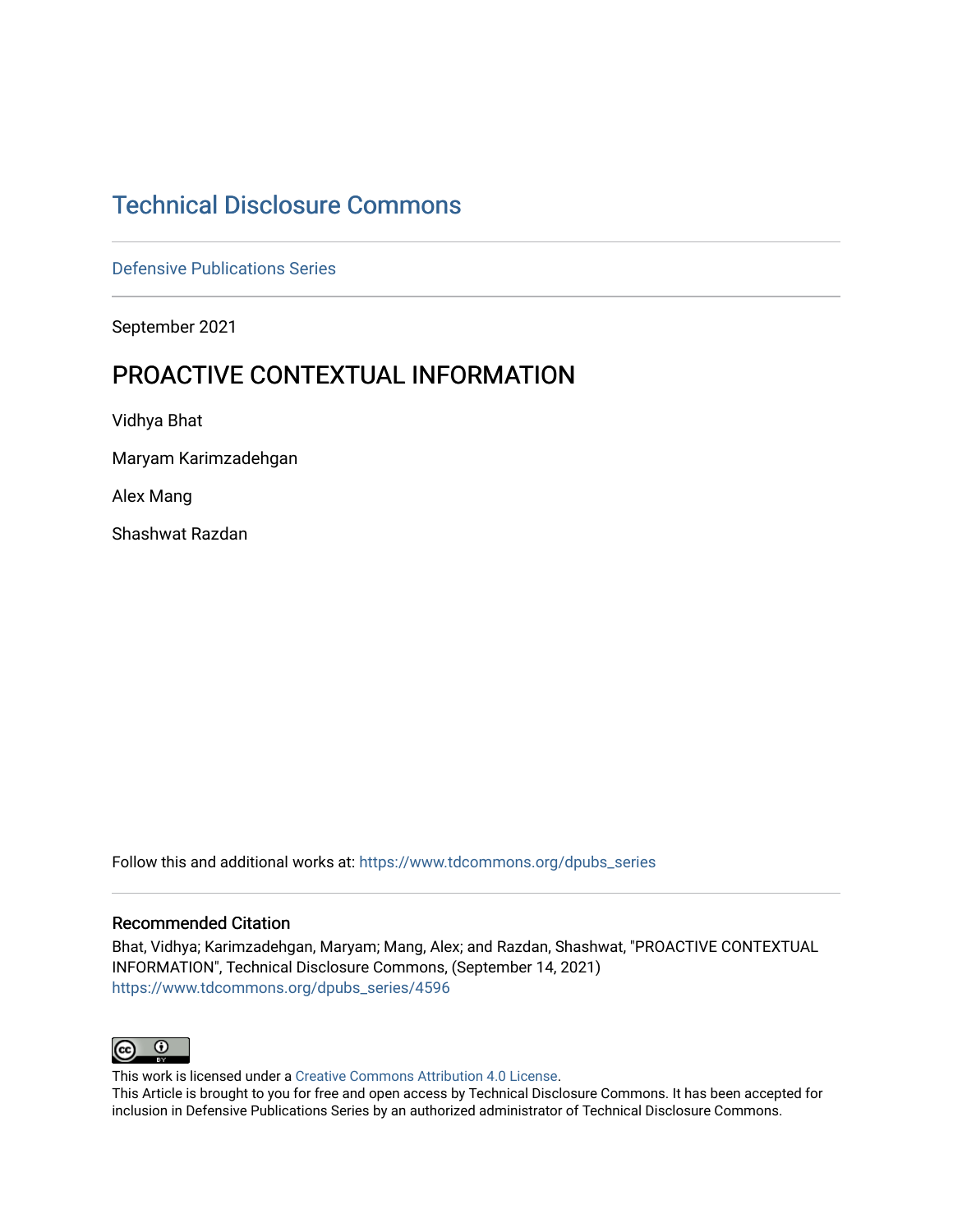### **PROACTIVE CONTEXTUAL INFORMATION**

## **ABSTRACT**

A computing device (e.g., a cellular phone, a smartphone, a desktop computer, a laptop computer, a tablet computer, a portable gaming device, a watch, etc.) may select and display one or more information objects based on contextual information (e.g., user behavior information, device behavior information, interaction information, user information, preference information, time information, news information, etc.) associated with user interactions (e.g., applications initialized by the user, instructions provided by the user, information requested by the user, etc.) with the computing device over time. For example, the computing device may utilize this contextual information to select, based on the current context of the computing device, one or more information objects that may be relevant or of interest to the user and output such information objects to the user. The computing device may present such information objects to the user at appropriate times and/or locations based on the contextual information and on various screens (e.g., always-on screen, lock screen, home screen, etc.) of the computing device. In some cases, the computing device may share an indication of the selected information objects to other devices associated with the user so that the other devices may similarly display the information objects.

## **DESCRIPTION**

 FIG. 1 below is a conceptual diagram illustrating a computing device 100 that provides information to a user of computing device 100 based on contextual information associated with user interactions with computing device 100. Computing device 100 may be any mobile or nonmobile computing device, such as a cellular phone, a smartphone, a desktop computer, a laptop computer, a tablet computer, a portable gaming device, a portable media player, an e-book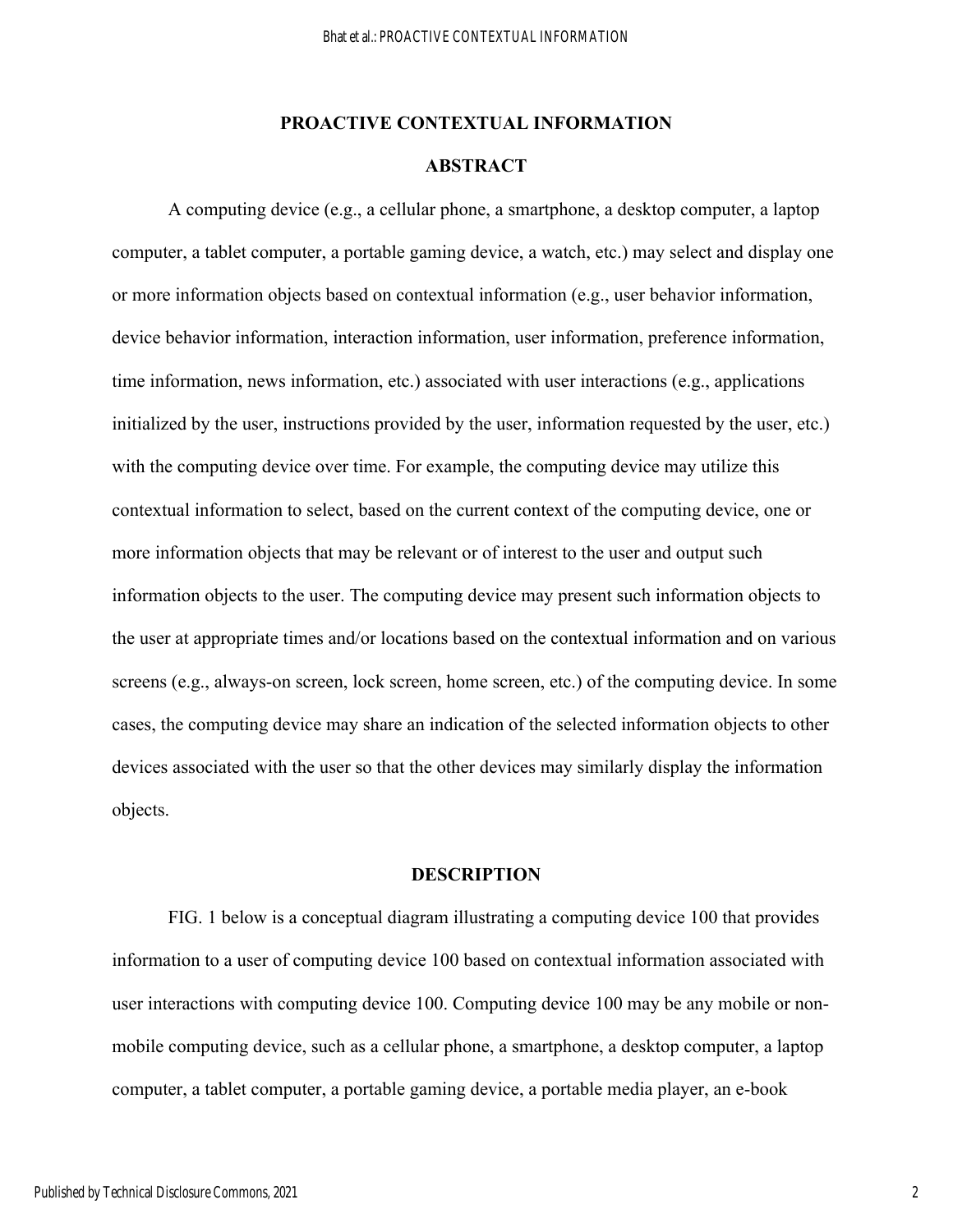reader, a watch (including a so-called smartwatch), a gaming controller, and/or the like. As shown in FIG. 1, computing device 100 may include one or more processors 102, a presencesensitive display 104, one or more communication components 106 ("COMM components 106"), one or more sensors 108, and one or more storage devices 110.



**FIG. 1** 

Processors 102 may implement functionality and/or execute instructions associated with computing device 100. Examples of processors 102 may include one or more of an application specific integrated circuit (ASIC), a field programmable gate array (FPGA), an application processor, a display controller, an auxiliary processor, a central processing unit (CPU), a graphics processing unit (GPU), one or more sensor hubs, and any other hardware configure to function as a processor, a processing unit, or a processing device.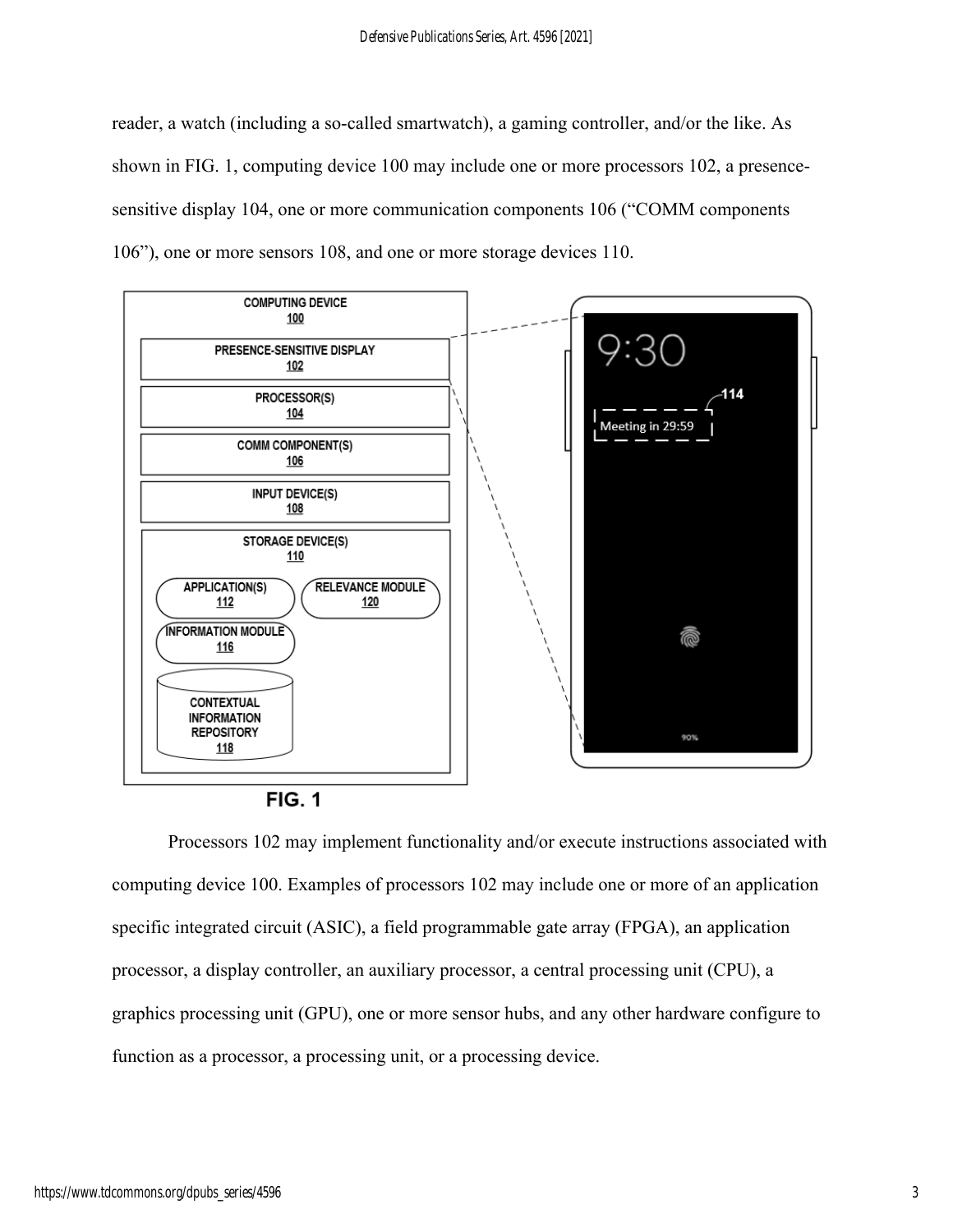Presence-sensitive display 104 of computing device 100 may be a presence-sensitive display that functions as an input device and as an output device. For example, presencesensitive display 104 may function as an input device using a presence-sensitive input component, such as a resistive touchscreen, a surface acoustic wave touchscreen, a capacitive touchscreen, a projective capacitance touchscreen, a pressure sensitive screen, an acoustic pulse recognition touchscreen, or another presence-sensitive display technology. Additionally, presence-sensitive display 104 may function as an output (e.g., display) device using any of one or more display components, such as a liquid crystal display (LCD), dot matrix display, light emitting diode (LED) display, microLED display, organic light-emitting diode (OLED) display, e-ink, active-matrix organic light-emitting diode (AMOLED) display, or similar monochrome or color display capable of outputting visible information to a user of computing device 100.

COMM components 106 of computing device 100 may include wireless communication devices capable of transmitting and/or receiving communication signals, such as a cellular radio, a 3G radio, a 4G radio, a 5G radio, a Bluetooth® radio (or any other PAN radio), an NFC radio, or a Wi-Fi® radio (or any other wireless local area network (WLAN) radio). COMM components 106 may be configured to send and receive information via a network (e.g., a local area network (LAN), wide area network (WAN), a global network, such as the Internet, etc.).

Computing device 100 may include one or more input devices 108 to acquire a variety of data. Examples of input devices 108 may include one or more microphones, a presence-sensitive input device and/or touch-sensitive screen, a mouse, a keyboard, a voice responsive system, etc. In some cases, input devices 108 may include one or more location sensors (global positioning system (GPS) components, Wi-Fi<sup>®</sup> components, cellular components), one or more temperature sensors, one or more movement sensors (e.g., accelerometers, gyroscopes), a pressure sensor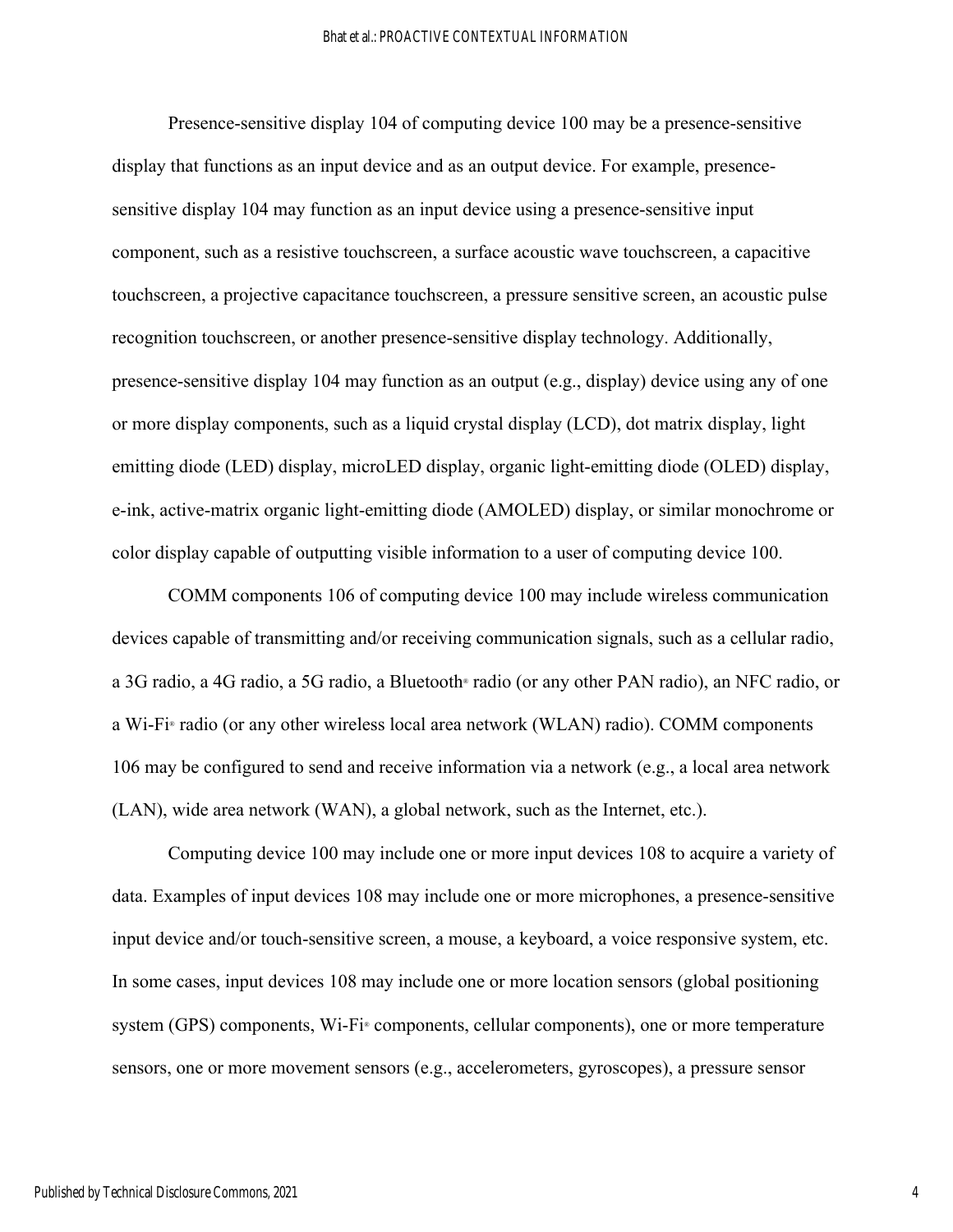(e.g., barometer), one or more ambient light sensors, one or more cameras, one or more infrared proximity sensors, a hygrometer sensor, a heart rate sensor, a magnetometer, a finger sensor, a glucose sensor, an olfactory sensor, a compass sensor, a step counter sensor, etc.

Storage devices 110 may include one or more computer-readable storage media. For example, storage devices 110 may be configured for long-term, as well as short-term storage of information, such as instructions, data, or other information used by computing device 100. In some examples, storage devices 110 may include non-volatile storage elements. Examples of such non-volatile storage elements include magnetic hard discs, optical discs, solid state discs, and/or the like. In other examples, in place of, or in addition to the non-volatile storage elements, storage devices 110 may include one or more so-called "temporary" memory devices, meaning that a primary purpose of these devices may not be long-term data storage. For example, the devices may comprise volatile memory devices, meaning that the devices may not maintain stored contents when the devices are not receiving power. Examples of volatile memory devices include random-access memories (RAM), dynamic random-access memories (DRAM), static random-access memories (SRAM), etc.

In general, computing device 100 may execute one or more applications 112 that generate information. Computing device 100 may output the information as information objects in a variety of formats (e.g., visually, audibly, etc.). Information associated with the information objects may include content of a calendar event (including time, date, location, attendees, etc.), content of a communication (including the identity of the sender, the body of the communication, etc.), a phone number (or caller identification), other information generated by other applications (e.g., a game, news application, weather application, application marketplace, social networking application, a navigation or map application, etc.) of applications 112, and so on.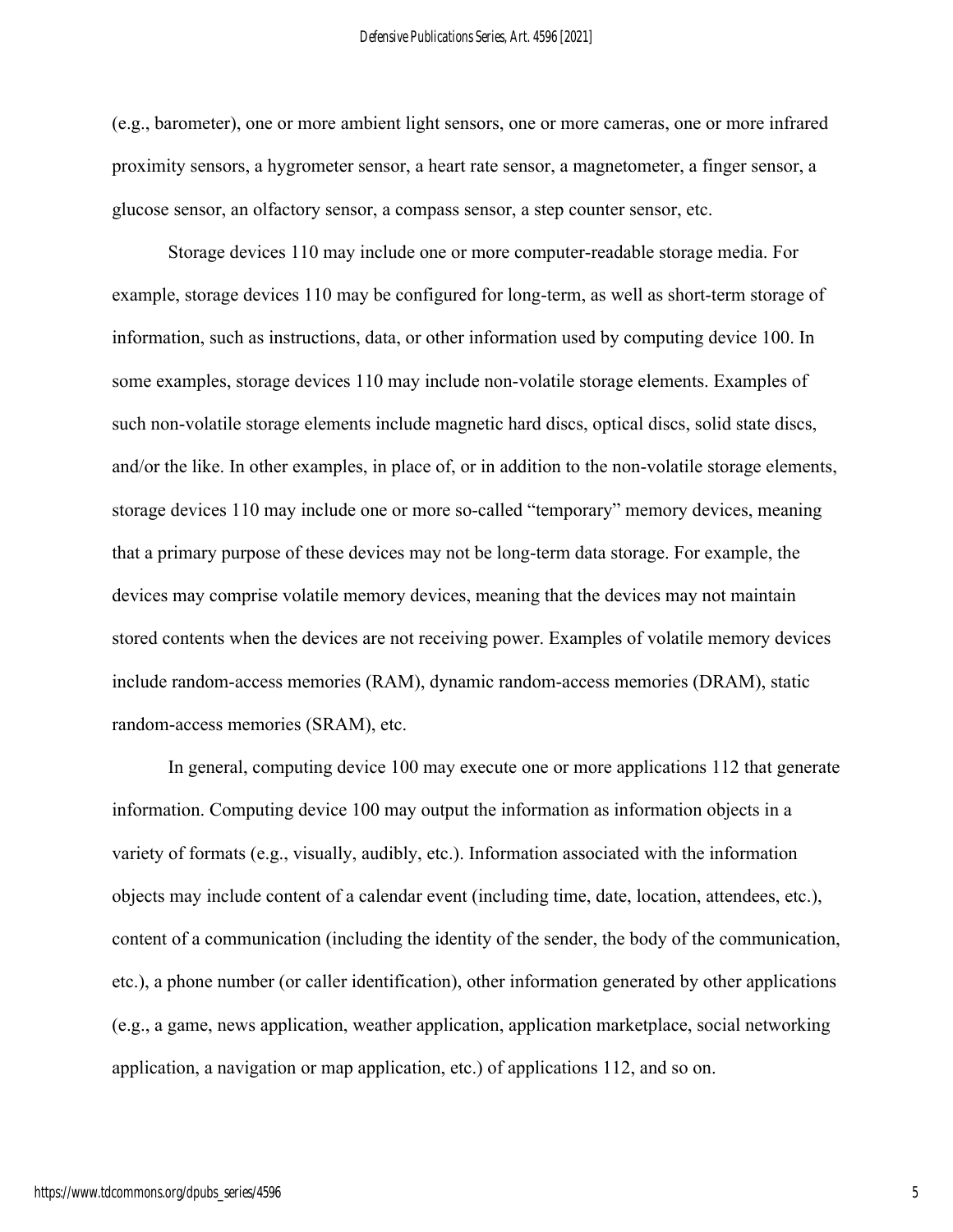As the number of applications installed at computing device 100 increases, the number of information objects associated with applications that computing device 100 outputs may also increase. This may result in a situation in which the user of computing device 100 can have difficulty managing all the information objects and identifying information that is relevant or of interest to the user (e.g., given a current context of computing device 100). In addition, as shown in FIG. 1, computing device 100 may display one or more information objects, such as information object 114, to alert the user of computing device 100 of information associated with the information objects. However, such information objects may not always be on display. For instance, computing device 100 may not display information object 114 when, for example, computing device 100 is in sleep mode. Accordingly, the user may need to "wake up" computing device 100 (by, e.g., pressing a power button, tapping display, etc.) to access the information contained in information object 114, which may be inconvenient and annoying given the potentially high frequency of this interaction. Together, these issues may reduce a likelihood that the user of computing device 100 becomes aware of information in a context (with respect to, e.g., a time, a location, a task, etc.) that is useful for the user.

In accordance with techniques of this disclosure, an information module 116 can select and output one or more information objects to a user of computing device 100 based on contextual information. The contextual information may include user behavior information, device behavior information, interaction information, user information, preference information, time information, news information, etc. In general, the contextual information may be associated with user interactions with computing device 100 over time, such as applications initialized by the user, instructions provided by the user, information requested by the user, etc. As described herein, computing device 100 collects the contextual information and information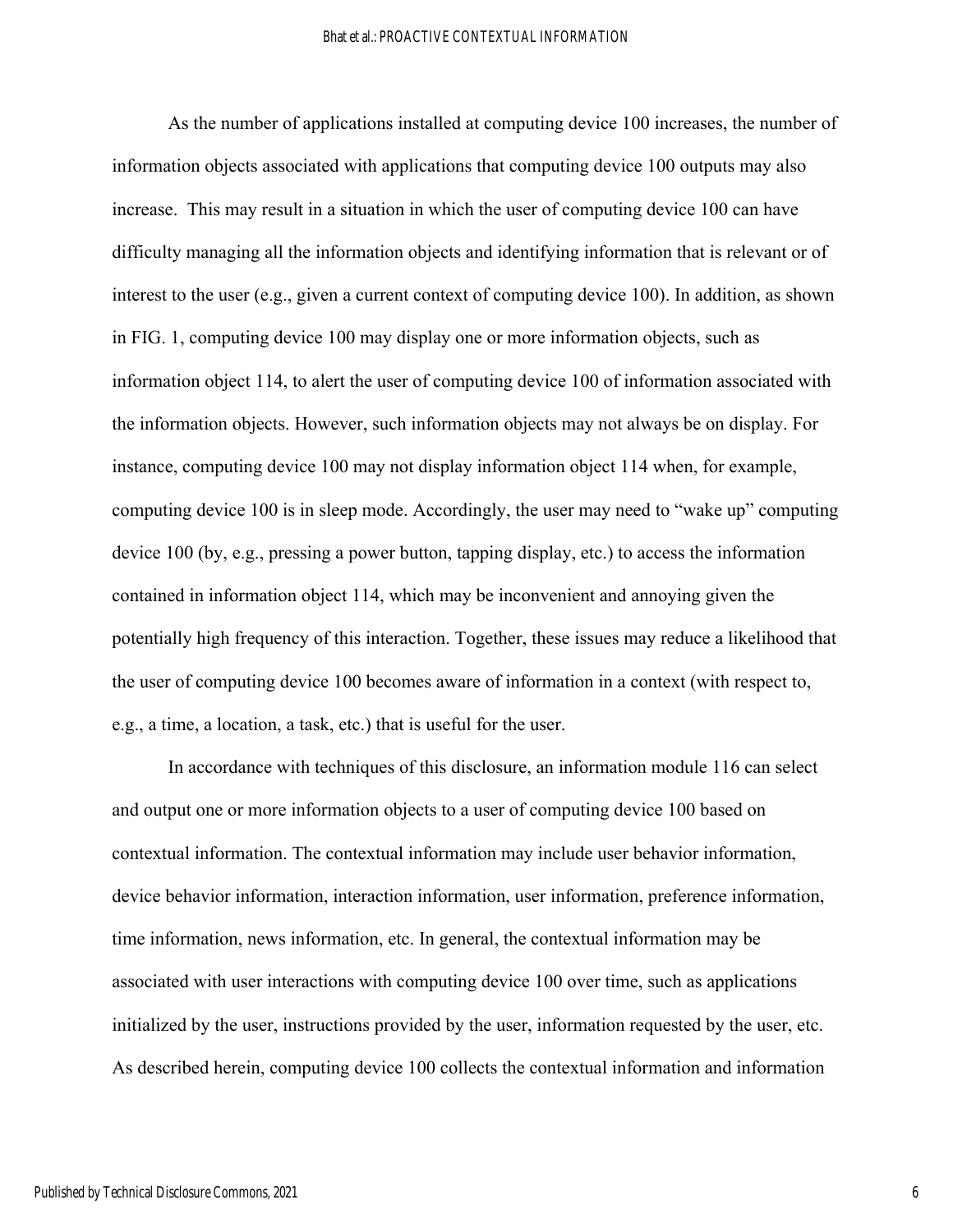module 116 analyzes the contextual information only after receiving explicit authorization from the user to do so. After receiving such authorization, computing device 100 and information module 116 begins to collect and analyze the contextual information.

Computing device 100 may utilize this contextual information to select, based on the current context of computing device 100, one or more information objects that may be relevant or of interest to the user and output such information objects to the user. Computing device 100 may present such information objects to the user at appropriate times and/or locations based on the contextual information and on various screens of computing device 100. In this way, the techniques of this disclosure may ensure that computing device 100 is displaying relevant information to the user of computing device 100 irrespective of the state (e.g., sleep state, locked state, unlocked state, etc.) and associated screen (e.g., always-on screen, lock screen, home screen, etc.) of computing device 100.

Information module 116 of computing device 100 may collect and make use of contextual information collected from computing device 100. The contextual information may be associated with interactions with applications 112, which may include one or more content delivery applications (e.g., one or more applications to deliver news content, video content, image content, map content, audiobook content, etc.), a search application, a navigation application, a productivity application, a health application, a calendar application, etc. Contextual information, including, but not limited to, any information or metadata associated with the user's interactions with applications 112, may be stored in a contextual information repository 118. Based on the contextual information stored in contextual information repository 118, information module 116 may generate one or more information objects for output to the user (e.g., via presence-sensitive display 102) as described in greater detail below.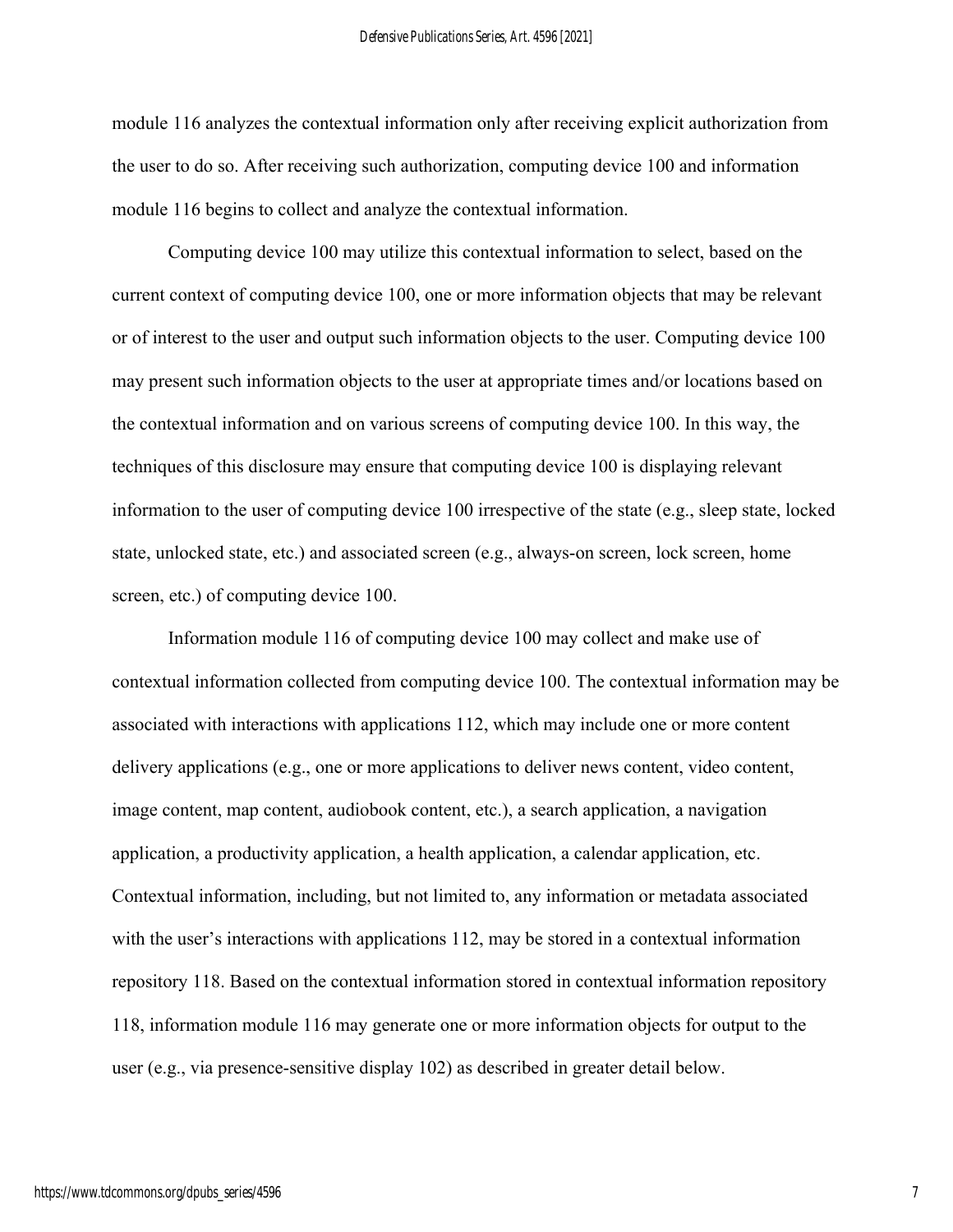In some examples, information module 116 may also obtain contextual information from an external computing system, such as contextual information about a user's social network, social actions or activities, a user's preferences, a user's current location, etc. A user may be provided with controls allowing the user to make an election as to both if and when devices, systems, programs, or features described herein may enable collection of user information (e.g., information about a user's social network, social actions, or screenshots of the user's screen), and if the user is sent content or communications from a server. Thus, the user may have control over what information is collected about the user, how that information is used, and what information is provided to the user.

In addition, the contextual information may be treated in one or more ways before it is stored or used such that personally identifiable information is removed. For example, a user's identity may be treated so that no personally identifiable information can be determined for the user, or a user's geographic location may be generalized here location information is obtained (such as to a city, ZIP code, or state level), so that a particular location of a user cannot be determined. Thus, the user may have control over what contextual information is collected about the user, how that contextual information is used, and what contextual information is provided to the user.

Information module 116 may determine a current context of computing device 100, for example, based on the contextual information in contextual information repository 118 and/or contextual information from the external computing system. Based on the current context of computing device 100, a relevance module 120 may analyze the contextual information to determine the relevance of the information to the user of computing device 100. In some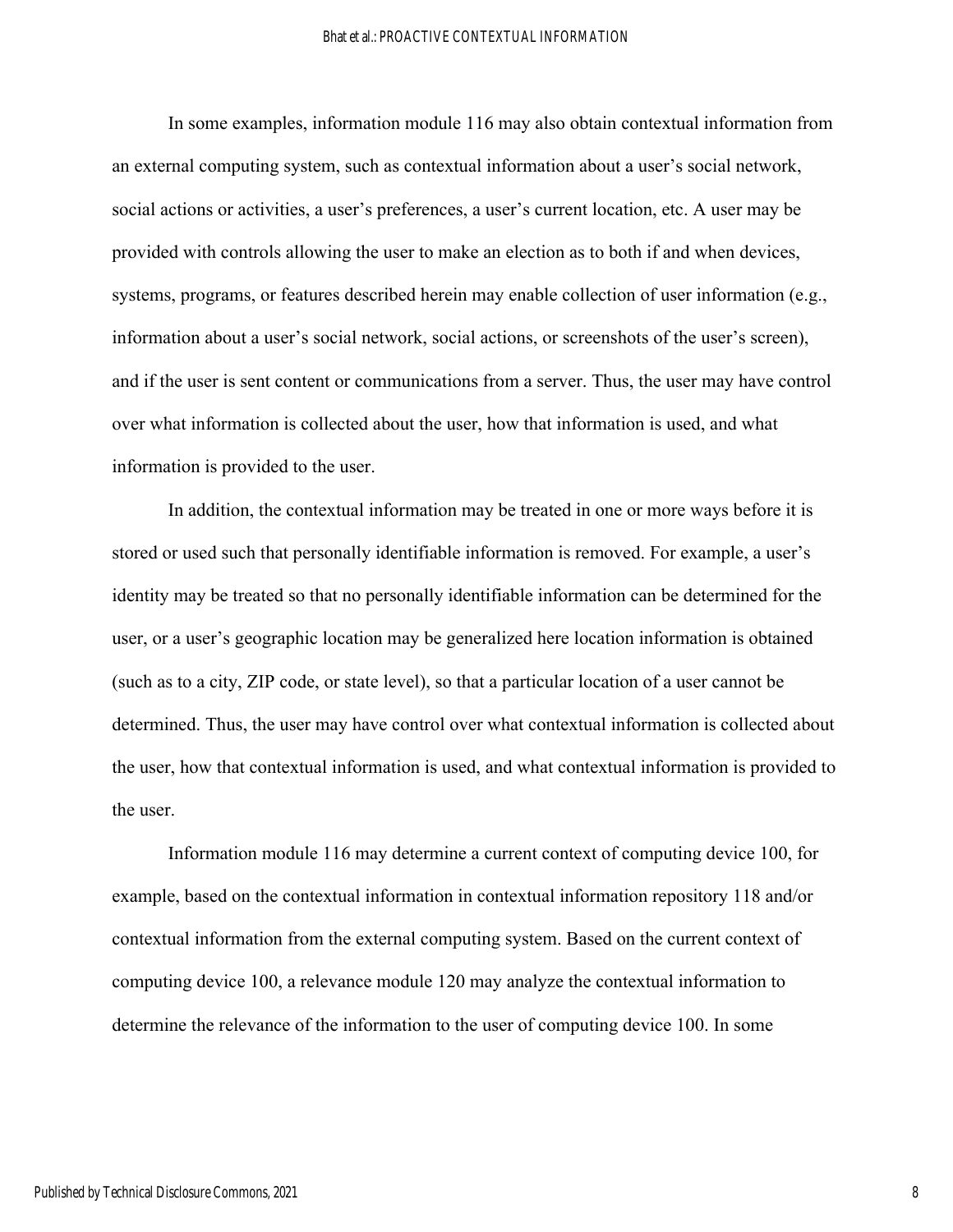examples, the current context is based on a current time and/or date, a current location of the user, and a current task being performed by the user.

In some instances, relevance module 120 may predict the relevance of the information associated with information objects using a predefined algorithm, such as an algorithm that is not adaptive and does not change based on responses received from the user regarding the information objects generated and output by information module 116. In other examples, relevance module 120 may analyze the information associated with the information object using an adaptive algorithm, e.g., an algorithm that adjusts predictions about the relevance of information in response to user input received regarding the information objects. In some examples, relevance module 120 may use a machine learning algorithm to predict the urgency of information based on contextual signals, history information, and/or other information.

For example, relevance module 120 may adjust the algorithm based on whether the user interacts with the information objects generated by information module 116 to access the associated information, which may indicate a relative importance of the information to the user. In some instances, information module 116 may track user responses over time, and change assignment of future information objects based on the response of the user to past information objects of similar type. Information module 116 may consider, for example, the application from which the information originated, a person associated with the information (e.g., a sender of a communication), etc.

As one example of the operation of relevance module 120, if calendar information from a calendar application indicates that the user has a meeting at 3 p.m., relevance module 120 may determine (e.g., using a predefined algorithm, an adaptive algorithm, a machine learning algorithm, etc.) that a reminder generated by the calendar information before the meeting (e.g.,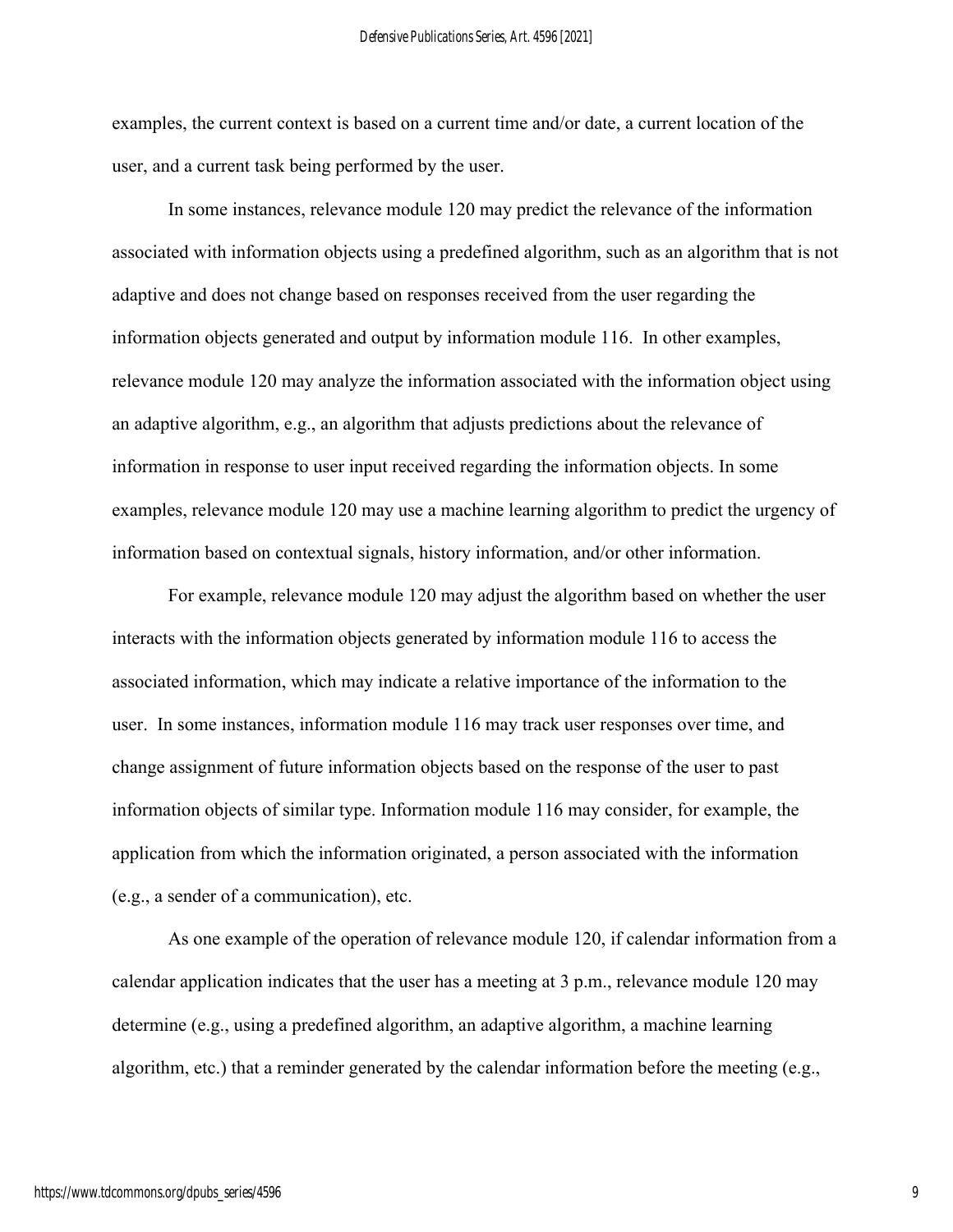30 minutes before the meeting) is particularly relevant. Information module 116 may output for display an information object associated with the reminder but no other information objects or only a selection of other relevant information objects.

As another example, if the location sensors of computing device 100 indicate that the user is in the city of Mountain View, relevance module 120 may determine that information related to the city of Mountain View is particularly relevant. Information module 116 may output for display an information object associated with the information related to the city of Mountain View but no other information objects or only a selection of other relevant information objects.

As yet another example, if the user routinely uses a finance application to obtain stock information, relevance module 120 may determine that stock market information at the time when the stock market opens (e.g., 8:30 a.m. Eastern time) is particularly relevant. Accordingly, information module 116 may output for display an information object associated with the stock market information but no other information objects or only a selection of other relevant information objects.

Thus, based on the current context of computing device 100 and in accordance with the determinations by relevance module 120, information module 116 may output instructions to presence-sensitive display 102 to display, for example, the most relevant information as an information object.

As shown in FIGS. 2A-2C below, computing device 100 may display information objects 214A-214C (collectively, "information objects 214") in a variety of formats and on a variety of user interface screens, such as an always-on screen 216, a lock screen 218, a home screen 220, etc.). For example, information module 116 may provide instructions to presence-sensitive display 104 to display information object 214A on always-on screen 216, information object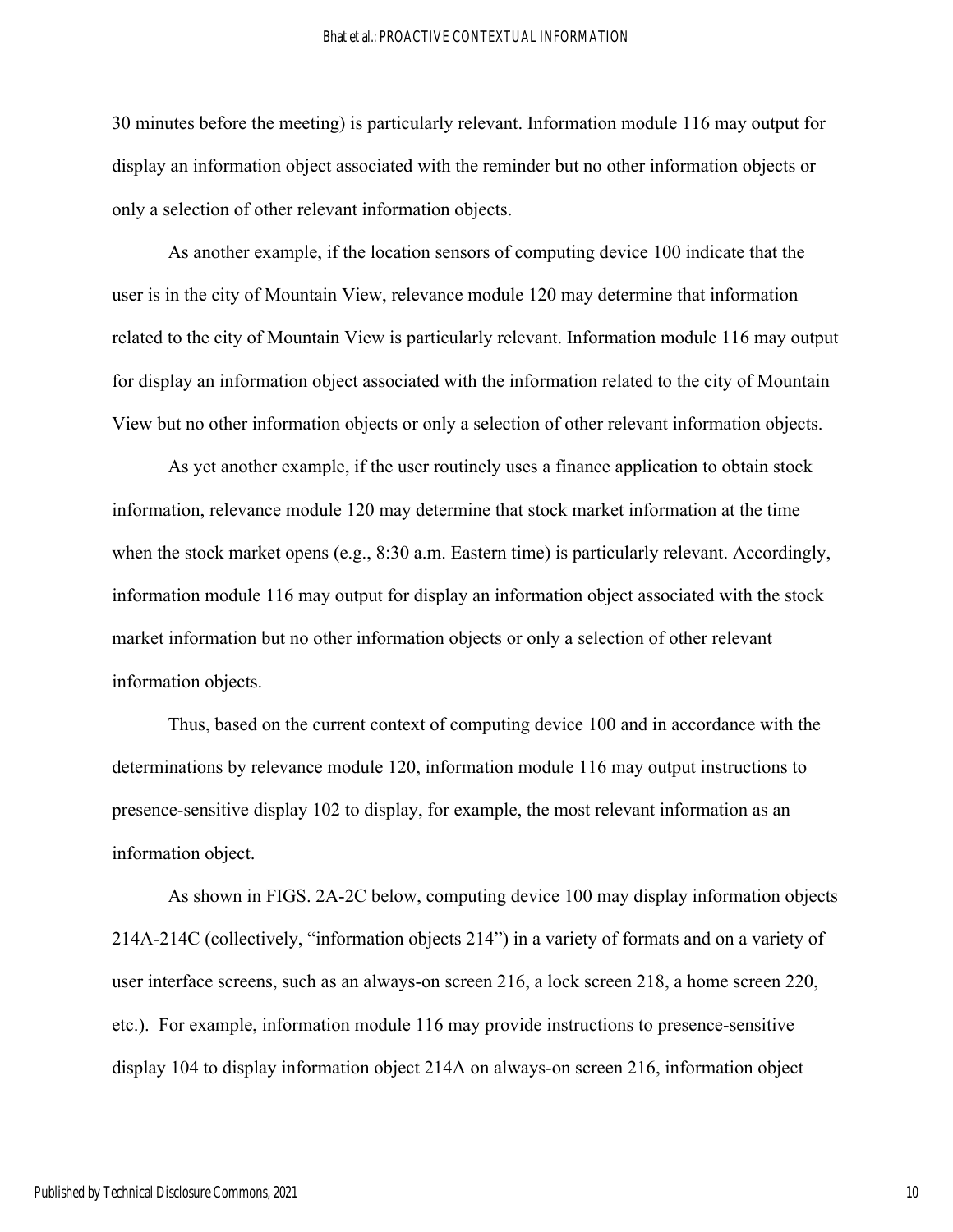214B on lock screen 218, and information object 214C on home screen 220. The information associated with information objects 214 may be the information that relevance module 120 determined to be the most relevant to the user at a particular time and/or for a particular task. In this way, information module 116 may output important information to the user of computing device 100 in a context-aware manner. This may increase a chance that the user becomes aware of the information in a context that is useful to the user.



In some examples, presence-sensitive display 102 may display only the most relevant information object, a carousel of the most relevant information objects, all the information objects exceeding a relevance threshold, etc. In the example of FIG. 2, the information about an upcoming meeting may be particularly relevant and other information, such as information relating to a game application, may be less relevant. Accordingly, presence-sensitive display 102 may display the information about an upcoming meeting as information object 214.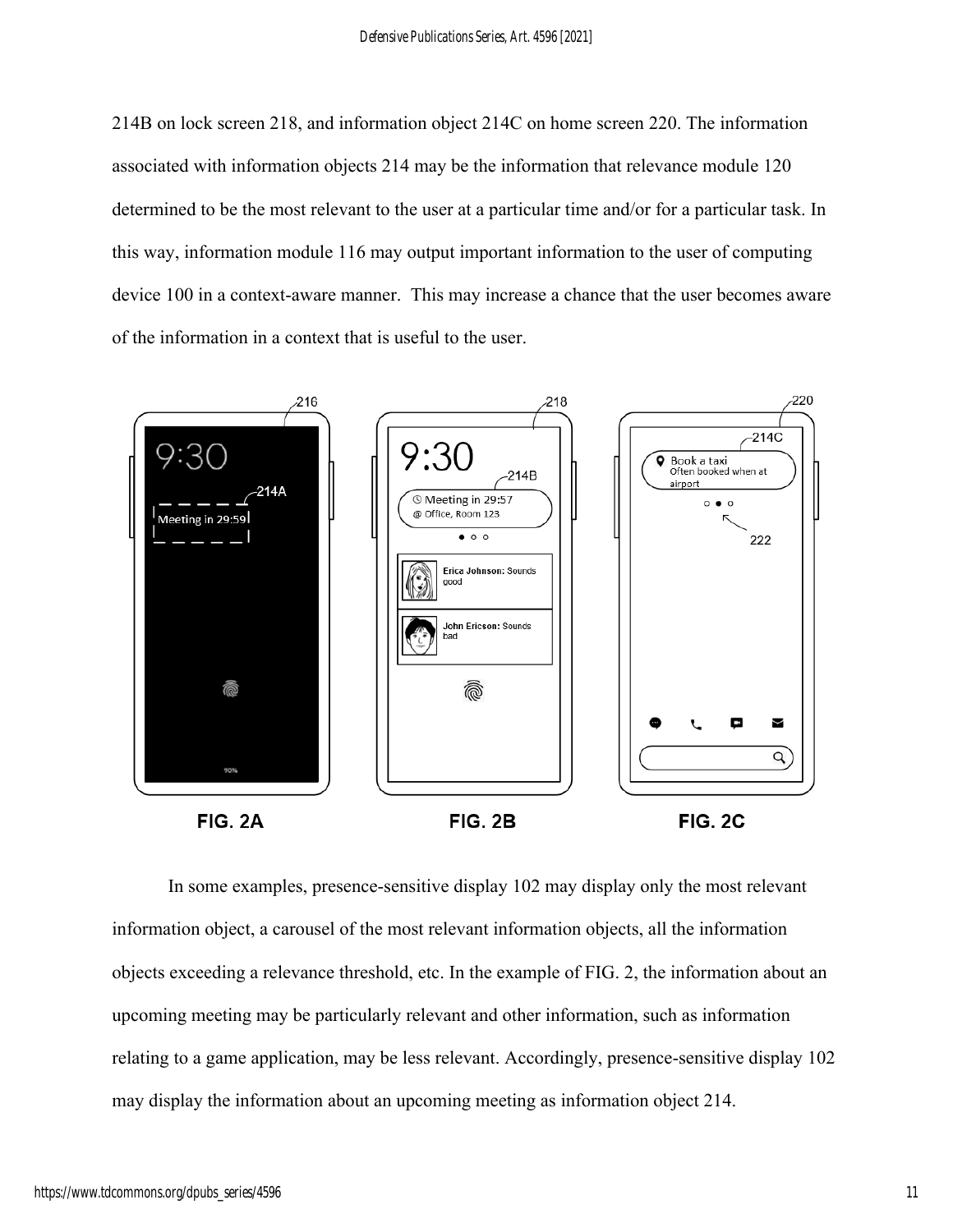Information module 116 may output information objects 214 in a variety of formats and on a variety of user interface screens. For example, as shown in FIG. 2A, when computing device 100 is in a sleep state, computing device 100 may display always-on screen 216 and show information object 214A. To protect user privacy, minimize energy consumption, and/or comply with design constraints of computing device 100, information object 214A may be formatted to only include general and/or basic information, such as an amount of time remaining until a scheduled meeting. Information object 214A may not include the attendees of the meeting, the agenda of the meeting, and/or other details that may be sensitive or specific. In the example of FIG. 2A, information object 214A includes text but not images. It should be understood, however, that other formats are contemplated by this disclosure.

As shown in FIG. 2B, computing device 100 may display lock screen 218 (e.g., in response to actuation of a power button of computing device 100) and show information object 214B. The format of information object 214B may be different from the format of information object 214A. For example, rather than only include general information, information object 214B may show additional information such as a location of the meeting. That said, information object 214B may not display sensitive information to protect privacy because computing device 100 is still locked. In the example of FIG. 2B, information object 214B includes both text and images.

As shown in FIG. 2C, computing device 100 may display home screen 220 (e.g., in response to computing device 100 being unlocked) and show information object 214C. The format of information object 214C may or may not be substantially similar to the format of information object 214B. In other words, in some examples, the format of information object 214C may be different from the format of information object 214B. For instance, information object 214C may include more or less information (e.g., in the form of text, images, videos,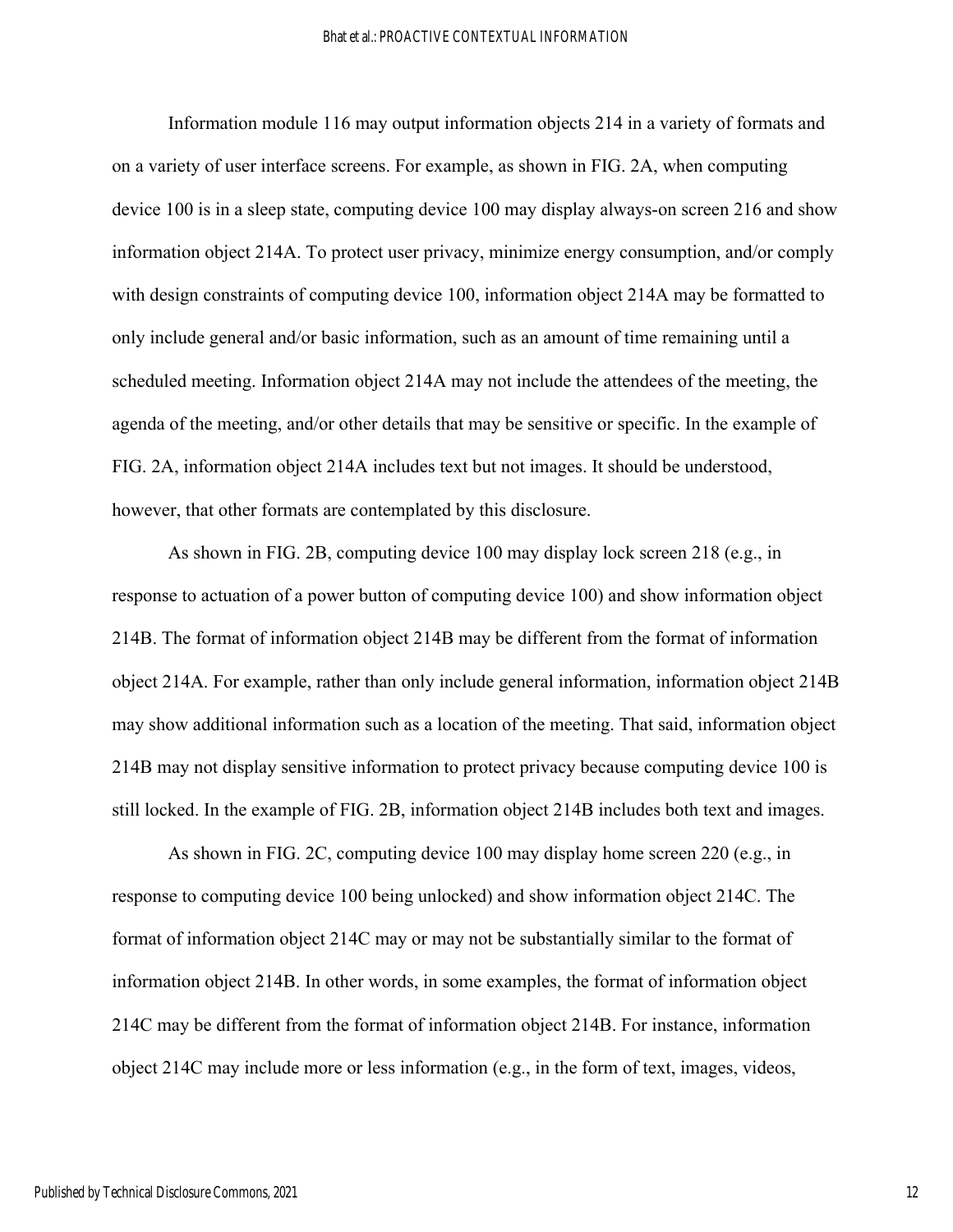graphical elements for controlling functions of computing device 100, such as opening an application associated with information object 214C, etc.) than information object 214B.

As shown in FIGS. 2B and 2C, information module 116 may generate multiple information objects and output instructions to presence-sensitive display 102 to display the information objects as a carousel 222. For example, home screen 220 may initially display a first information (e.g., about a scheduled meeting) associated with information object 214C, and a user may provide a touch input (e.g., a swipe) to cause presence-sensitive display 102 to display another information, such as a second information (e.g., about booking a taxi) associated with information object 214C. In some examples, carousel 222 may only include a limited selection of the information objects to avoid overwhelming a user of computing device 100 with information.

The various information (e.g., the first information, the second information, etc.) may correspond to an indicator (e.g., icons, symbols, graphical elements, etc.) of carousel 222. For instance, the first information may correspond to a leftmost circle icon of carousel 222, the second information may correspond to the second leftmost circle icon of carousel 222, and so on. In some cases, the order of the information (e.g., as indicated by the order in carousel 222) may be based on a ranking of the urgency of the various information by information module 116.

One or more advantages of the techniques of this disclosure include outputting important information to the user of computing device 100 in a context-aware manner and across a variety of user interface screens. This may increase a chance that the user becomes aware of the information in a context that is useful to the user. Furthermore, by performing the analysis for determining the relevance of contextual information locally (i.e., on computing device 100), sensitive user information may not be transmitted to remote servers and may, as a result, be kept more private than if the analysis were done on remote servers.